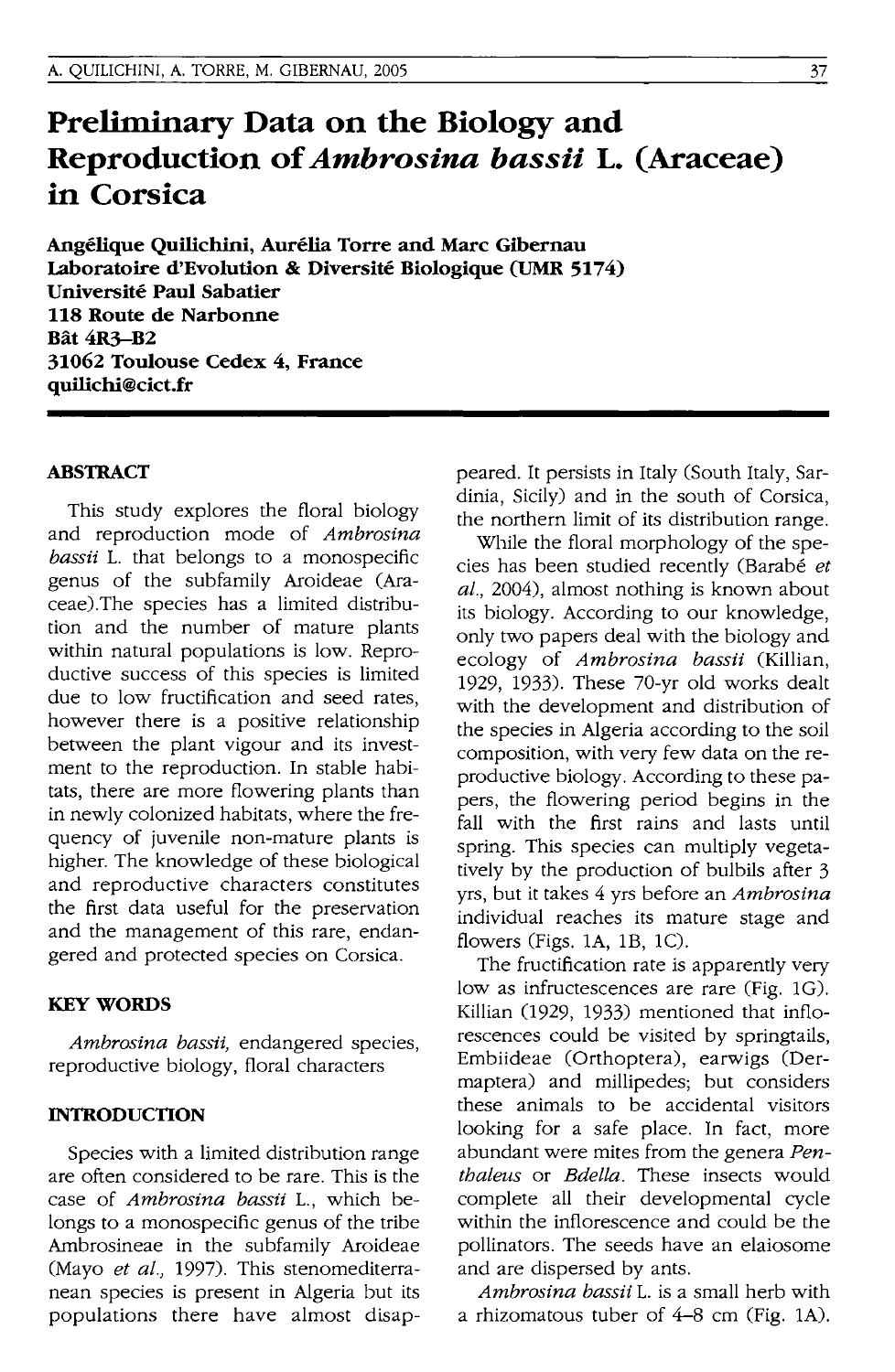

Fig, 1. Floral and vegetative morphology of *Ambrosina bassii* 1. A: habit, B & C: inflorescence, D: male flower, E & F: female flower, G: infructescence (drawings from Mayo *et at.,* 1997).

The leaves (2-4) are obtuse and glabrous, and appressed to the soil (Fig. 1A). The spathe, which also lies on the ground, is pale green, more or less red-purple tainted, with a curved beak apex (Figs. 18 & 1C). The spadix is fused to the internal wall of the spathe which forms two longitudinal chambers separating the male flowers in the lower chamber from the single female flower in the open upper chamber (Mayo *et at.,* 1997, Fig. 2).

The floral morphology of *Ambrosina bassii* has been studied in a recent paper (Barabe *et at.,* 2004). The female and male zones are situated on opposite side of the spadix (Fig. 2; Mayo *et at.,* 1997). The female zone is made up of one gynoecium



Fig. 2. Detail of *Ambrosina bassii* inflorescence (after Mayo *et* al., 1997).

located on the superior face of the inflorescence (Fig. 2). The long style is curved towards the' axis of the spadix, which is represented by the median wall of the inflorescence. The ovary has one locule which contains many ovules (Mayo *et at.,*  1997). The male zone, localized on the inferior face of the inflorescence, constituted of 16 to 24 thecae arranged more or less in two longitudinal rows of 8-11 thecae each (Barabé et al., 2004). The thecae are grouped by two, occasionally by three; they are orientated transversely and opened by longitudinal slits (Fig. 2; Mayo *et at.,* 1997; Barabe *et at.,* 2004). Globular masses looking like glandular structures are present at the base of the thecae, but their role is unknown (Barabé et al., 2004). The spadix surface is also covered by glandular hair-like structures. At anthesis when the pollen is shed, the discoid stigma is closely appressed to the surface of the spadix (Barabé *et al.*, 2004).

*Ambrosina bassii* is a stenomediterranean species present in Algeria (but known to have been disappearing in the 1930s), in Italy (South Italy, Sardinia, Sicily), but also present on Corsica (France) which represents the northern limit of its distribution range (Fig. 3).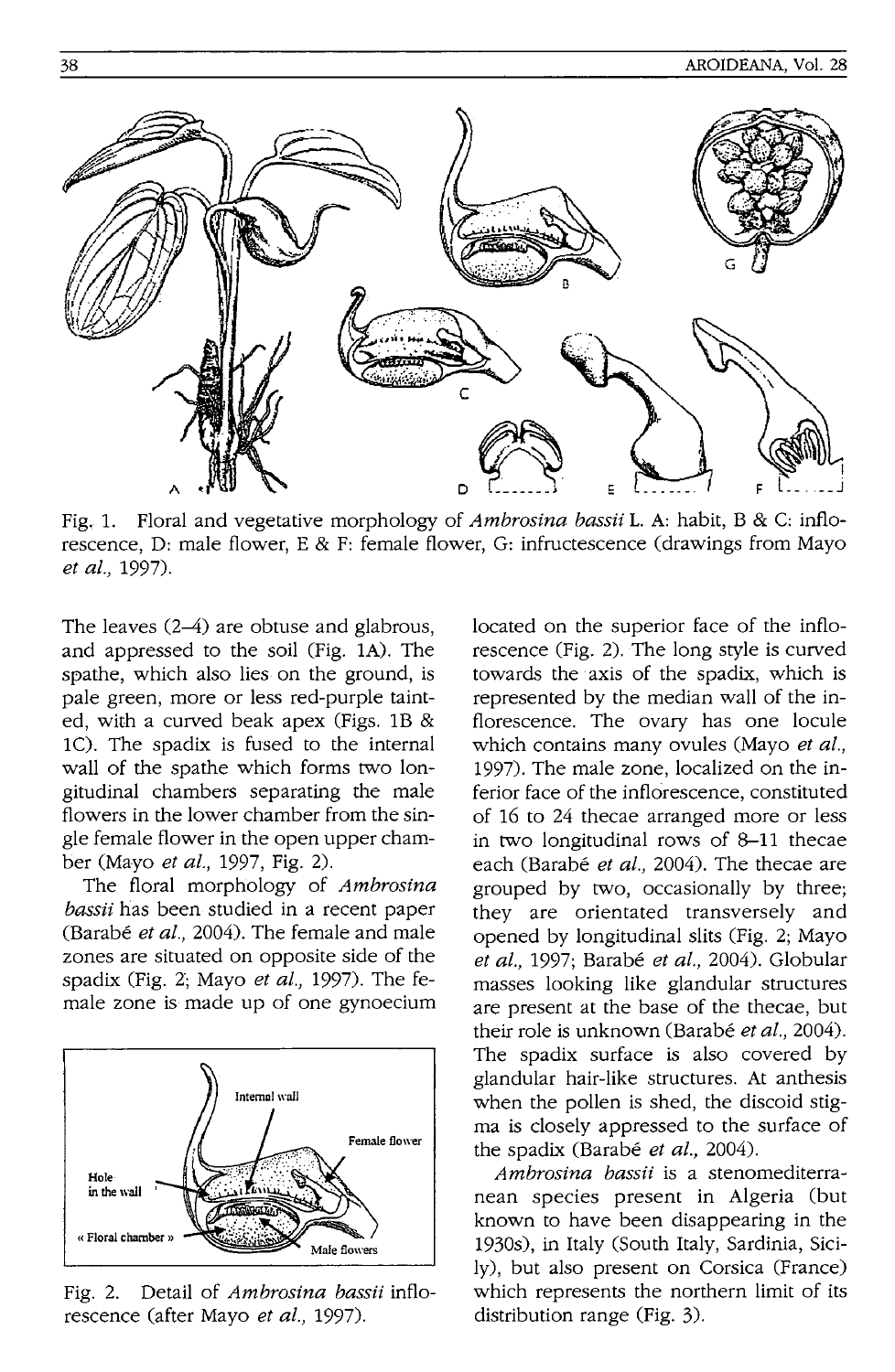

Fig. 3. Distribution map of *Ambrosina bassii* L. (From Mayo *et at.,* 1997). Genera of Araceae (1997) does not indicate the species for Corsica.

This species was first discovered on Corsica in 1975 at "la Rondinara" by Bosc, Conrad & Pascal and later on a few other sites (Dutartre & Deschatres, 1986; Deschâtres, 1988; Paradis, 1994). It is restricted to the Southern Corsica: Bonifacio (Bocca d'Arbia, Sant'Arnanza, between Pomposa and Musella), at "la Trinité", Ventilègne (shooting range of Frasselli, Testa di u Gattu), Oriental Coast (between "Cap blanc" and the pond of Balistra), and at Suartone-Rondinara.

This study is a preliminary work on the population dynamicS, the floral biology and the reproductive mode of *Ambrosina bassii* which is an endangered and protected species on Corsica (Torre, 2003). It will give the first data useful to develop a potential management program for the preservation of this rare species on Corsica.

## **MATERIALS AND METHODS**

#### **Species Status**

*Ambrosina bassii* is considered vulnerable according to the UICN criteria and is cited in the first volume of the Red List of threatened species. In France, this species is protected (annex I of the law text of January 20th 1982) but its populations are not submitted to any management and conservation program even if they are located on a precarious habitat (e.g. littoral).

## **Studied Sites**

Two populations were studied in the Bonifacio area: one population on the back of a beach at "la Rondinara", and one population near Suartone on scrubby burned hills on the road to Rondinara beach. Inflorescences of *Ambrosina bassii*  were collected on December 2003, and the infructescences in March 2004 (Torre, 2003).

On each specimen from the two populations ( $N = 35$  at "la Rondinara" and N  $=$  48 at Suartone), several vegetative characters were measured (diameter, number of leaves, length and width of the limb). In addition, the surface of the limb was estimated by considering it as an ellipse with the following formula: surface  $= \pi/4$ xix I.

Characters associated with the reproductive system were also measured (numbers of inflorescences, of stamens and of ovules) on plants of both populations (N  $= 25$  at "la Rondinara" and  $N = 18$  at Suartone). Experiments of hand-pollinations were performed on 20 individuals from each of the two populations. Self-pollination is considered to be impossible, due first to the protogyny of the inflorescence and second to the unique inflorescence architecture with a wall separating male and female flowers in two different chambers. Infructescences ( $N = 13$  at "la Rondinara" and  $N = 19$  at Suartone) were also collected in order to estimate seed rates. Collected inflorescences and infructescences were conserved in 70% alcohol. Inflorescences were dissected under stereomicroscope in order to count first the stamens, and second the ovules within each ovary. Developed infructescences were opened in order to count the number of mature seeds.

## **Statistical Analysis**

In order to find characters which could be indicators of the plant's vigour and of its reproductive potential, linear regressions were performed among the measured characters considering individuals from all the populations.

Analysis of variance and frequency distribution tests  $(\chi^2)$  were performed using SYSTAT software (1998) in order to detect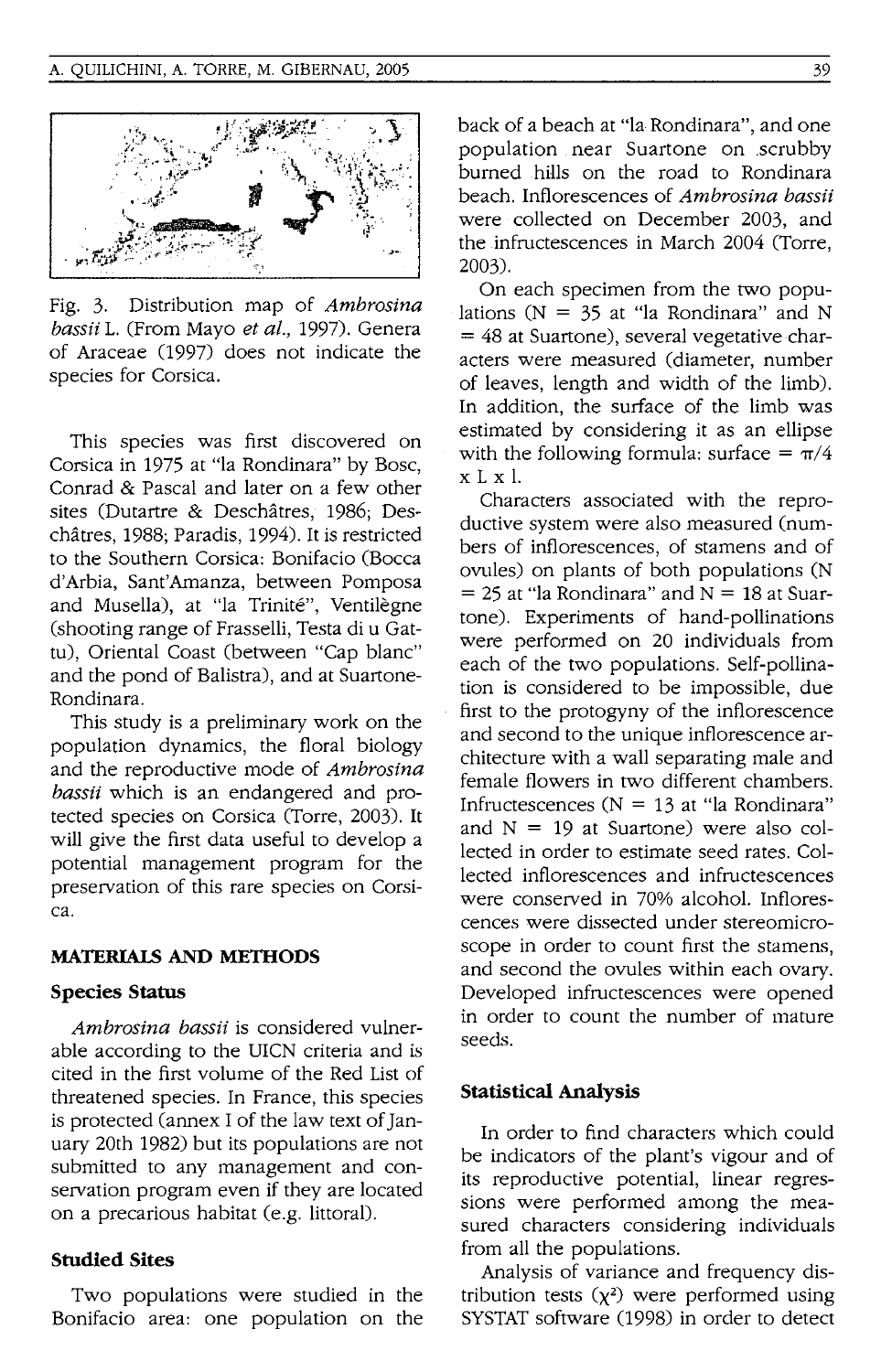| Table 1. Description of the vegetative characters (mean $\pm$ standard deviation)<br>of Ambrosina bassii L. in two Corsican populations. |                                  |                                 |                                  |                                  |                                       |  |  |
|------------------------------------------------------------------------------------------------------------------------------------------|----------------------------------|---------------------------------|----------------------------------|----------------------------------|---------------------------------------|--|--|
| Popula-<br>tion                                                                                                                          | <b>Diameter</b><br>(mm)          | Leaf<br>number                  | Leaf<br>length<br>(mm)           | Leaf<br>width<br>(mm)            | Leaf<br>surface<br>(mm <sup>2</sup> ) |  |  |
| Rondinara<br>Suartone                                                                                                                    | $71.5 \pm 20$<br>$52.9 \pm 17.7$ | $2.6 \pm 0.85$<br>$2.2 \pm 0.7$ | $34.1 \pm 8.2$<br>$27.8 \pm 6.3$ | $22.7 \pm 6.3$<br>$17.5 \pm 3.5$ | $812 \pm 392$<br>$505 \pm 195$        |  |  |

significant differences between populations, individuals with different size classes (in term of the leaf number) and finally between juvenile (without an inflorescence) and mature individuals (with at least one inflorescence).

# **RESULTS**

## **I-Individual Description**

a-Vegetative characters-Plants from the two populations "la Rondinara" and Suartone are not Significantly different for all the measured characters (Table 1).

b-Reproductive characters-Analysis of variance showed no differences between the two studied populations (Table 2) for the number of stamens  $(F_{1,44}$  = 0.822,  $p = 0.37$  and of ovules  $(F<sub>1.44</sub> =$ 0.09,  $p = 0.77$ ). In contrast, plants from "la Rondinara" population produced an inflorescence more frequently (i.e. mature individuals are more frequent) than those from Suartone ( $F_{1,44} = 8.9$ ,  $p < 10^{-3}$ ; Table 2).

## **2-Population Structure**

a-In classes of size-Plants with two leaves are the most frequent in both studied population and they represent about half of all the individuals (Fig. 4). About a quarter of the individuals have three leaves (Fig. 4). In contrast, the two populations statistically differ in their frequencies of very young plants (i.e. with one leaf) and of oldest ones (i.e. with four leaves). Thus, the population of Suartone contains more young individuals (i.e. with one leaf) and fewer plants with four leaves than the population of "la Rondinara"  $(\chi^2)$  $=$  38.1,  $p < 10^{-3}$ ).

b-In number of mature individuals-The probability of flowering increases with the age of the plant (estimated as the number of leaves). Hence, young plants with one leaf have a very low probability to flower (6%), plants with two or three leaves have about 50% to flower, whereas plants with 4 or more leaves flower in more than 70% of the cases  $(\chi^2$ <sub>3</sub> = 40.36,  $p < 10^{-3}$ , Fig. 5).

# **3-Manual Pollinations**

The fructification rate in natural conditions does not vary among the two studied populations ( $\chi^{2}$ <sub>1</sub> = 0.54, p = 0.46), in average 17.4% of the inflorescence are pollinated and produce a mature infructescence (Table 3). The fructification rate after hand-pollination is higher (26%) than

| Table 2. Reproductive characters (mean $\pm$ standard deviation) of <i>Ambrosina</i> |
|--------------------------------------------------------------------------------------|
| <i>bassii</i> in two Corsican populations.                                           |

| Population | Inflorescence<br>number | Number of<br>stamens per<br>inflorescence | Number of<br>ovules per<br>inflorescence |
|------------|-------------------------|-------------------------------------------|------------------------------------------|
| Rondinara  | $0.83 \pm 0.4$          | $16.5 \pm 2.6$                            | $48.4 \pm 9.1$                           |
| Suartone   | $0.38 \pm 0.49$         | $15.8 \pm 1.8$                            | $49.4 \pm 13.7$                          |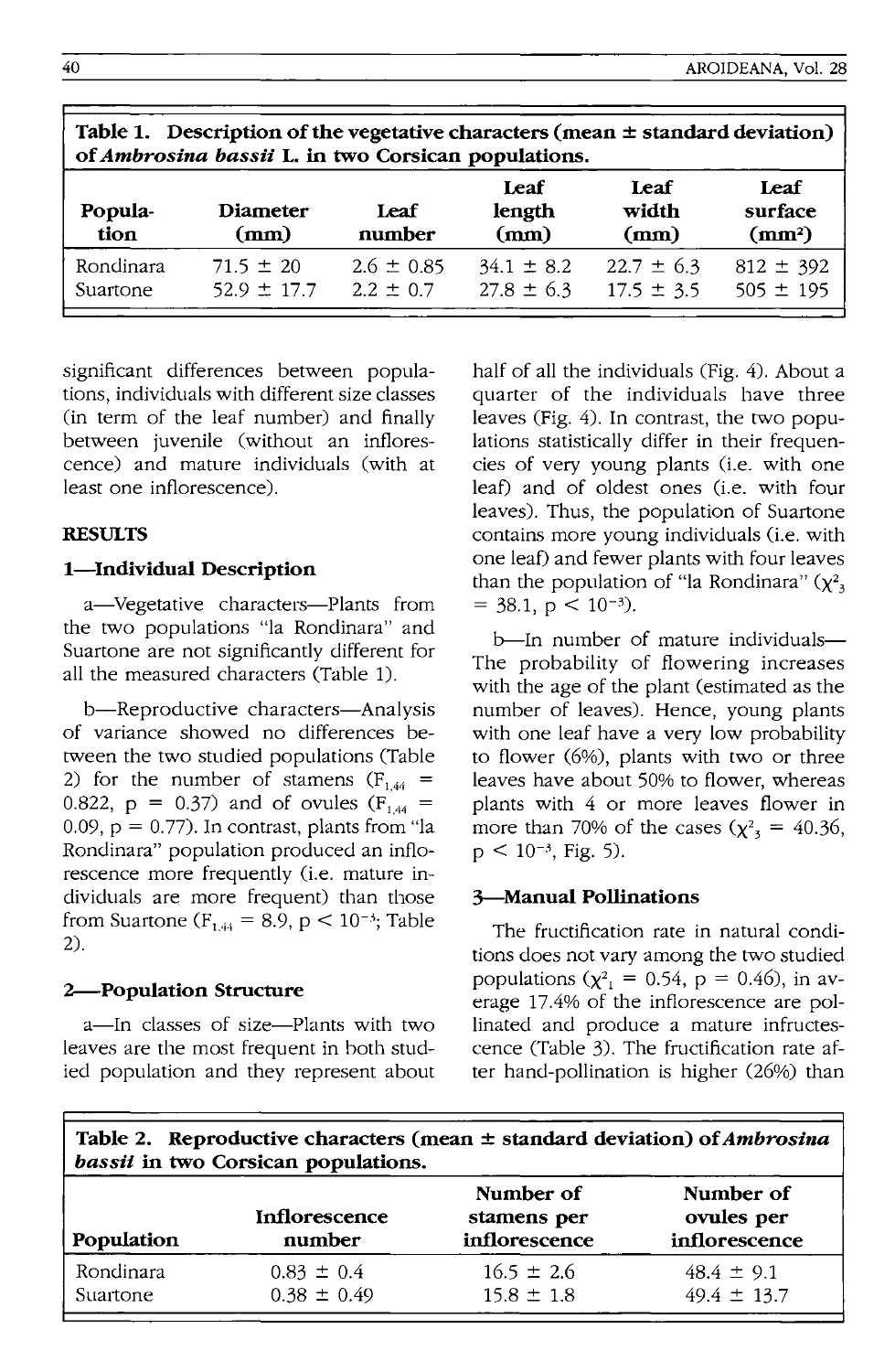

Fig. 4. Distribution in size classes (Le. number of leaves) of *Ambrosina bassii* L. in the two studied populations "la Rondinara" ( $N = 344$ ) and Suartone ( $N = 172$ ).

in natural conditions but these two fructification rates are not statistically different  $(\chi^2$ , = 1, p = 0.32).

For statistical analysis purposes only infructescences which produced seeds were retained. In fact, five inflorescences in natural conditions and two in the hand-pollination treatment didn't produce any seeds. Inflorescences pollinated naturally produced on average  $15.5$  ( $\pm 8.9$ ) seeds whereas hand-pollinated individuals matured a mean of  $23.2$  ( $\pm$ 3) seeds. The difference between these two numbers of seed productions is weakly significant  $(F_{1.52} = 3.56, p = 0.06)$ . Thus it can be seen that the reproductive success of *Am-*



Fig. 5. Distribution of flowered and nonflowered *Ambrosina bassii* L. according to their number of leaves  $(N = 293)$ .

*brosina bassii* is quite weak since only about 32% of the ovules mature as seeds.

## 4--Flower Variation

There is a positive linear regression between the plant vigour (estimated as the leaf length) and the number of ovules contained in the female flower ovary  $(F_{1,44} =$ 7.6,  $p = 0.008$ , Fig. 6). By contrast, no such relationship exists for the number of stamens per inflorescence which remains constant whatever is the size of the leaf  $(F<sub>1.44</sub> = 1.09, p = 0.3, Fig. 6).$ 

| Table 3. Number of marked inflo-<br>rescences in both studied popula-<br>tions and numbers of maturing in-<br>fructescences. Manual pollinations<br>are hand-pollinated inflorescences<br>with the corresponding number of<br>maturing infructescences. |              |                                      |  |  |  |
|---------------------------------------------------------------------------------------------------------------------------------------------------------------------------------------------------------------------------------------------------------|--------------|--------------------------------------|--|--|--|
|                                                                                                                                                                                                                                                         | Number       | <b>Number</b>                        |  |  |  |
| Population                                                                                                                                                                                                                                              | оf<br>cences | of<br>inflores- infructes-<br>cences |  |  |  |